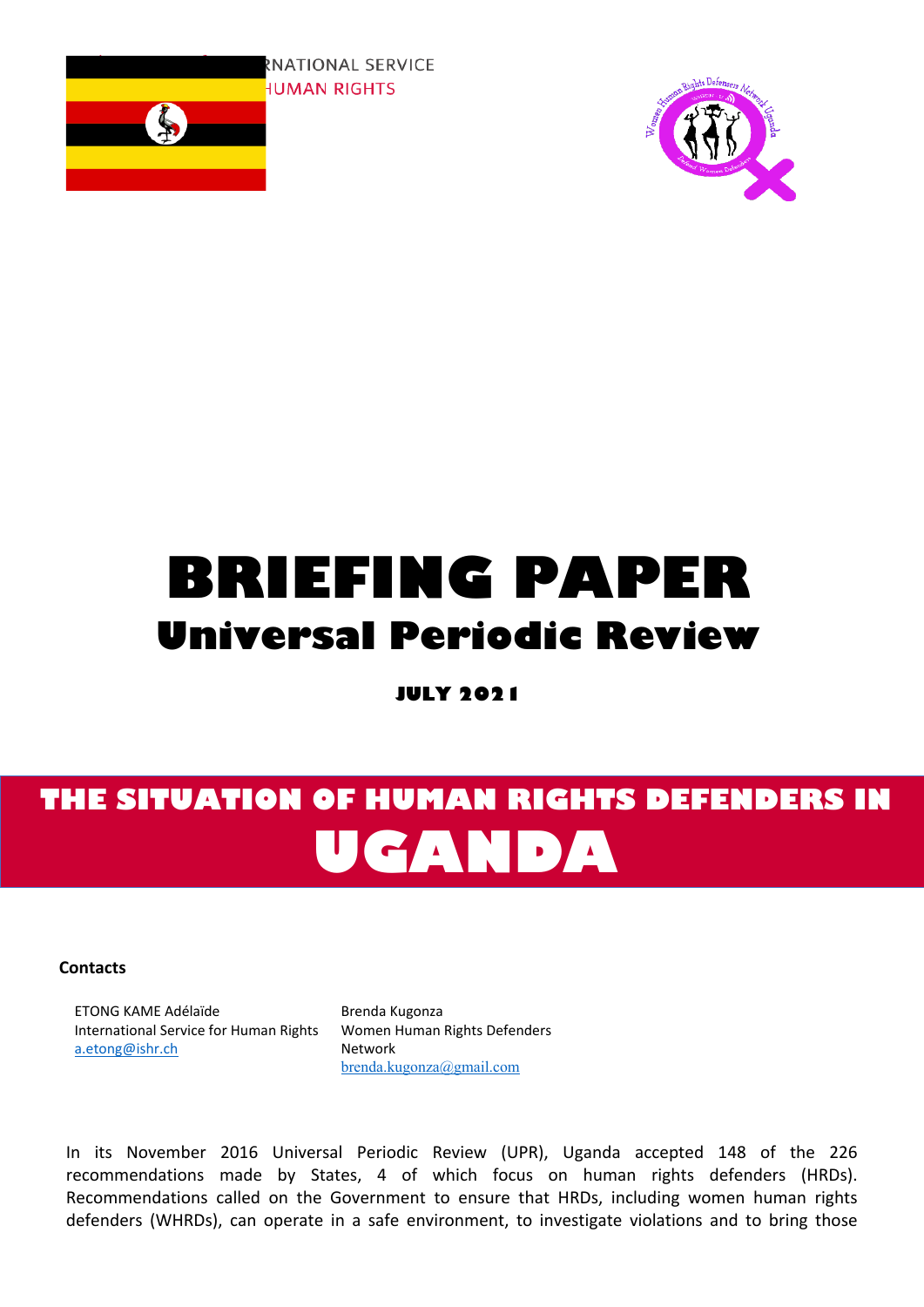responsible to justice. Uganda accepted 2 recommendations on freedom of expression and freedom of association and peaceful assembly; however, 6 recommendations that foresaw the amendment of Acts that allegedly limit the rights to freedom of expression and of freedom of association and peaceful assembly were noted by Uganda.

## RISKS FACING WOMEN HUMAN RIGHTS DEFENDERS

- $\bullet$  Frontline Defenders reports that the Ugandan Government continues to restrict freedom of expression, association and peaceful assembly, with HRDs being victim of threats, intimidation and judicial harassment. Both Frontline Defenders and the Human Rights Centre of Uganda<sup>1</sup> have reported numerous NGO office break-ins, with the police failing to investigate such cases.
- . In 2017, the Human Rights Centre Uganda (HRCU) reported that many WHRDs have been regarded as "immoral, rebellious promoters of foreign ideals and values" and face <sup>a</sup> lot of ridicule and scorn from the public, community leaders and their fellow defenders. Those who face the biggest risk are WHRDs who defend LGBTI rights as they tend to be ostracised by their family members and communities and are often evicted from their houses by the property owners.<sup>2</sup>
- . Similarly, in 2018, the Uganda Human Rights Commission (UHRC), while acknowledging the contribution of WHRDs, expressed concerns of gender-specific challenges facing WHRDs and called on the State to protect them.<sup>3</sup> In the same year, the HRCU reported that many WHRDs were arrested for protesting the unresolved killing and kidnapping of women and children in Masaka. 4
- . In April 2019, Nana Namata Annette (known as Nana Mwafrika Mbarikiwa), was assaulted by police officers after she protested against the use of excessive force by police officers to disperse rallies of the Forum for Democratic Change, the main opposition party in Uganda. 5 On 9 October 2019, she was arrested at <sup>a</sup> peaceful protest that she organised in Kampala against police brutality and human rights violations. $^6$
- . In August 2019 WHRD Stella Nyanzi, <sup>a</sup> feminist academic who had been arrested and held awaiting trial since November 2018, was sentenced to 18 months in prison after being convicted of cyber harassment for criticising the president on Facebook. 7
- . On 11 December 2020, the Financial Intelligence Authority-FIA of Uganda unjustifiably froze the bank accounts of the Uganda Women'<sup>s</sup> Network (UWONET) and the National NGO Forum on allegations of terrorist financing.<sup>8</sup> This measure immobilised the two NGOs work and although it has been revoked by the State it is an alarming

abuse of due process and yet another example of how Uganda'<sup>s</sup> Anti-Terrorism (Amendment) Act and anti-money laundering law are being used to stifle civil society.

e In January 2021, the Ugandan Authorities arrested Perry Aritua, Director of the Women'<sup>s</sup> Democracy Network in Uganda, for allegedly 'observing the election without accreditation.' 9 The following month, two female journalists were brutalized by security officers for covering the former presidential candidate Robert Kyagulanyi Sentamu when he was going to deliver <sup>a</sup> petition to the Office of the High Commissioner for Human Rights (OHCHR) in Kampala following kidnappings, arrests and torture of his supporters during the electoral period.<sup>10</sup>

## OFFICIAL RESTRICTIONS ON THE SPACE FOR HUMAN RIGHTS DEFENDERS

- c The *Anti-Terrorism Act (Amendment)* of 2015, was further amended in 2017, expanding and clarifying the definition of terrorism. In spite of this, the interpretation remains wide, stretching from 'interference with an electronic system' to actions that are prejudicial to 'national security'. After the last amendment, security agents raided the Offices of Action Aid Uganda, the Great Lakes Institute for Strategic Studies (GLISS) and Uhuru Institute, on suspicion of 'involvement in illicit activities.'<sup>11</sup> Furthermore, the Anti-Terrorism Act contains provisions that may restrict the funding of HRDs.<sup>12</sup>
- c The *Computer Misuse Act*, 2011 (section 24 and 25 in particular), continues to restrict HRDs', including WHRDs' rights to freedom of expression. Under the Act, charges of cyber harassment and offensive communication can be brought, such as in the case of Stella Nyanzi who was convicted of cyber harassment in 2019.<sup>13</sup>
- e The *Non-Governmental Organisations Act* (NGO Act), 2016<sup>14</sup> restricts the rights to freedom of expression, association and peaceful assembly. The Act contains provisions that limit NGO operations, requiring registration with an NGO Bureau and periodic permits. It also gives the Bureau broad powers to disband NGOs and limit the employment of foreigners. Section 44 of the NGO Act bans NGOs from engaging in activities 'prejudicial to the security and laws and interest of Uganda'. This broad and vague provision can result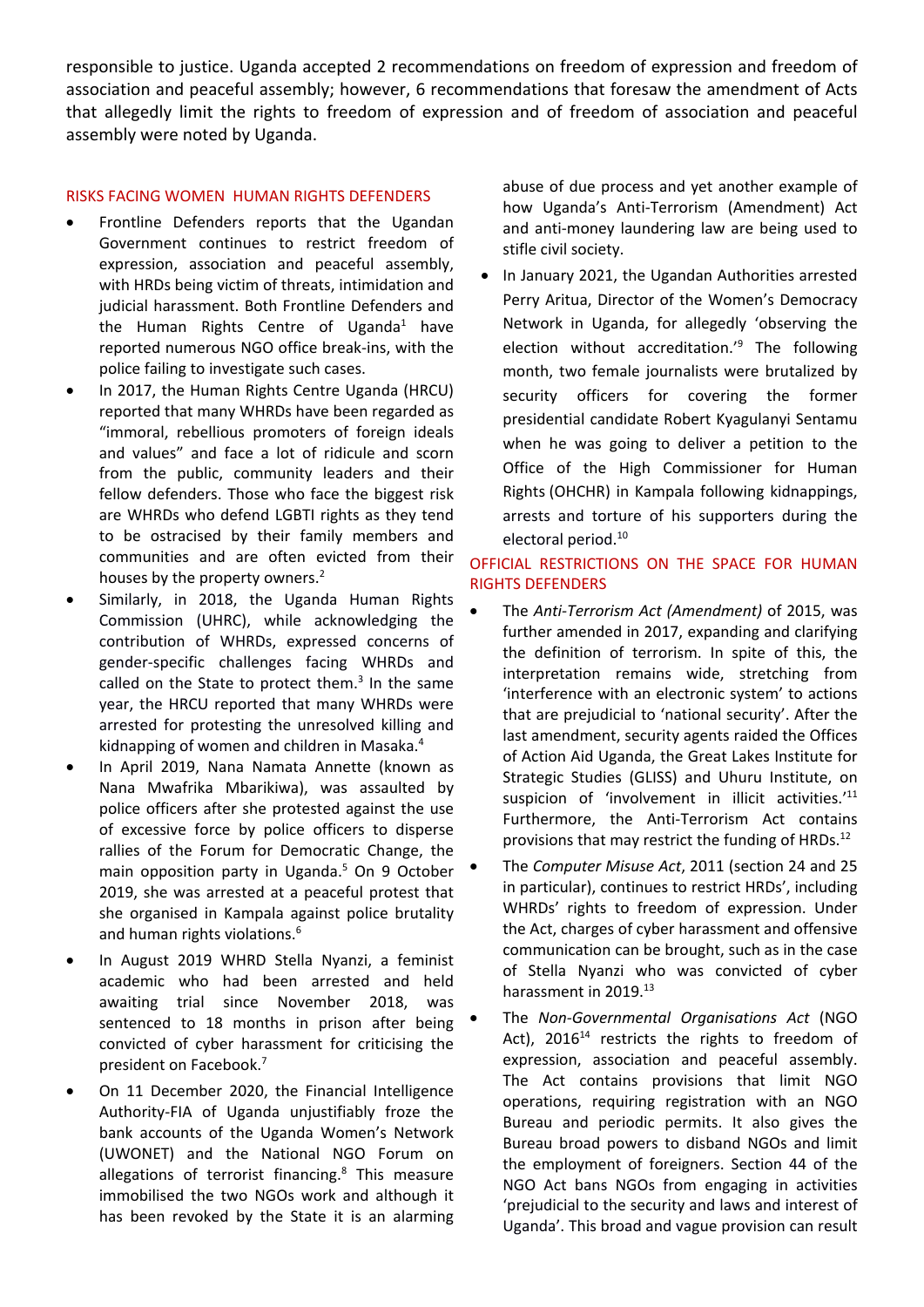in HRDs, including WHRDs, working for groups regarded as illegal, such as sex workers and LGBTI persons, being restricted. For example, the Government previously suspended an NGO working on sexual rights, accusing them of promoting homosexuality and engaging in political activism.<sup>15</sup>

- . Section 145 of the *Penal Code Act* penalises samesex relations 16 . Further, an *Anti-Homosexuality Act* 17 was operative for 5 months in 2014; during this period numerous cases of violations against the LGBTI community were reported, including arrest, physical violence and harassment.<sup>18</sup> In . October 2019, Uganda announced plans to reintroduce <sup>a</sup> Bill, imposing the death penalty for same-sex relations and 'promotion and recruitment' of homosexuality.<sup>19</sup> Although the Bill was eventually not reintroduced, LGBTI defenders continue to face high risks.
- $\bullet$  According to <sup>a</sup> report published by Amnesty International in October 2014, 20 the *Anti-Pornography Act* has contributed to <sup>a</sup> climate of impunity for perpetrators of violence against women who have deemed to have transgressed traditional gender norms.
- 0 On 7 September 2020, the Uganda Communication Commission (UCC), issued <sup>a</sup> public notice stating that anyone wishing to publish information online must be licensed. According to Amnesty International, 21 the requirement to seek authorisation before posting information online is <sup>a</sup> blatant violation of the right to freedom of expression and access to information, and represent the latest blow to these rights ahead of the elections.

## HUMAN RIGHTS DEFENDERS FACING PARTICULAR RISKS

- $\bullet$  Even if the *Anti-Homosexuality Act* was struck down only five months after its entry into force in 2014, LGBTI rights defenders continue to be subject to intimidation, harassment and arrest.
- $\bullet$  On 4 June 2018, in Northern Uganda, WHRDs working on LGBTI rights were attacked during one of their field activities and one of their colleagues was raped and physically assaulted in plain sight. They immediately lodged <sup>a</sup> case at Lira Central police station. The perpetrator was arrested and held in police custody as the police continued to investigate and interview witnesses.<sup>22</sup>
- $\bullet$  Issues related to land and resource extraction are major sources of human rights violations in Uganda. According to <sup>a</sup> report published by DefendDefenders in 2018,<sup>23</sup> HRDs working on land rights often report intimidation, physical abuse from security officials, as well as arrests, arbitrary detention and legal harassment.
- In March 2018, in Karamoja sub-region, the WHRDs working in mining and peace support, mobilised women for <sup>a</sup> meeting to sensitise them about the violation of their rights by the Tororo Cement Company management and the community elders. However, the elders violently stormed the meeting to prevent them from speaking to the women. The elders accused the WHRDs of inciting violence and told them that women do not have rights. The WHRDs stopped the meeting and later reported to police that intervened in the matter. 24
- In September 2020, the Observatory for the Protection of Human Rights Defenders was informed of the arbitrary detention and subsequent release of nine environmental human rights defenders who had travelled to participate in peaceful demonstrations. 25 The demonstration aimed at stopping the risks of oil activities to critical biodiversity resources in the Albertine region.<sup>26</sup>
- According to <sup>a</sup> report published by the Human Rights Centre Uganda in 2017, WHRDs are attacked and threatened but no concrete actions are taken against the perpetrators. Interviewed WHRDs indicated that in the political environment where they work, they are perceived as political opponents. 27
- Crackdowns on civil society and political opposition, particularly during electoral seasons, are commonplace in Uganda. On 29 December 2020, UN independent experts including the Special Rapporteur (SR) on HRDs expressed concerns over the violence ahead of the presidential elections, and urged authorities to put an end to the arrest, detention and harassment of political opponents, civil society leaders and human rights defenders.<sup>28</sup>

## THE RESPONSE OF THE STATE REGARDING THE PROTECTION OF HUMAN RIGHTS DEFENDERS

- e In March 2019, the president signed into law the *Human Rights Enforcement Act*, 29 which operationalises the guarantees of human rights and freedoms under Chapter Four of the Constitution and offers guidance to courts on how to enforce human rights under Article 50 of the Constitution. The key aspect of this law is the creation of personal liability for public officials who violate the fundamental rights and freedoms of others, regardless of whether this is done in the line of duty or not. In spite of this, it has been noted that the Act has not yet been fully implemented. 30
- In its last UPR, the Government of Uganda committed to implement measures to advance the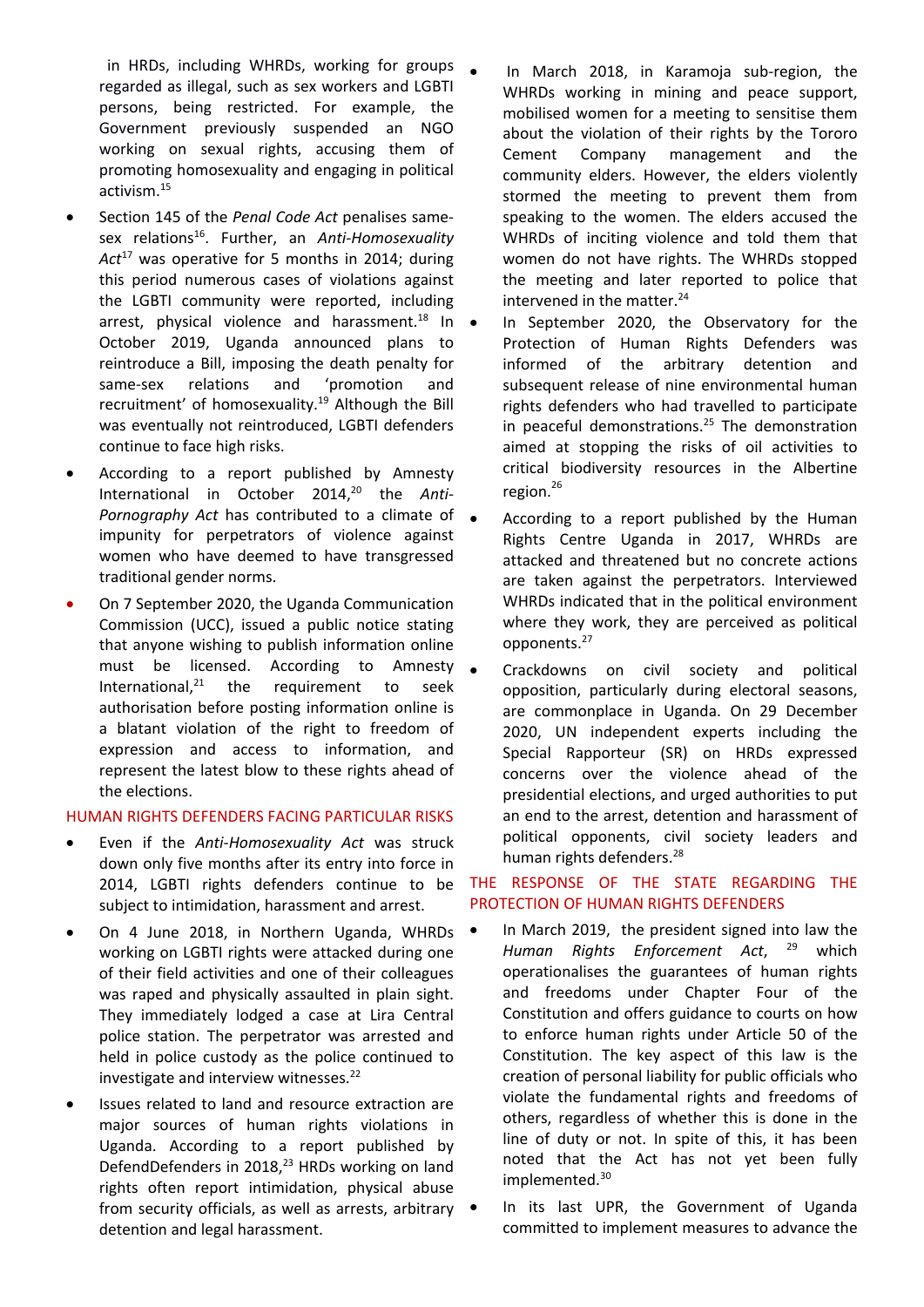rights of women, and to strengthen the framework for eliminating discrimination and gender-based violence. It also accepted all recommendations made to protect the rights of HRDs, including WHRDs.<sup>31</sup> Still, the vulnerability of WHRDs remains aggravated by persisting social and cultural practices, intimidation and threats, inadequate resources, as well as inadequate legislative framework and limited access to justice. 32

. In 2012, Uganda incorporated the United Nations Convention Against Torture (CAT) into domestic law by passing the *Prohibition and Prevention of Torture Bill*. 33 In 2017, the Government of Uganda adopted the *Prevention and Prohibition of Torture* Regulations.<sup>34</sup> Nevertheless, the Chairperson of the Uganda Human Rights Commission noted that the Government is failing to pay compensation to victims of torture, which encourages the growth of impunity by the perpetrators.<sup>35</sup>

Initiative (DPI), which then collaborated with DefendDefenders, Chapter Four Uganda, The Human Rights Centre Uganda and the National Coalition of Human Rights Defenders Uganda to develop the initial draft of the Bill.<sup>38</sup>

 In his 2017 report, the former UN Special Rapporteur on HRDs, Michel Forst, expressed concern over the 2016 NGO Act and called on the Government of Uganda to align with international human rights standards. 39 However, no further steps have been taken in this regard.

. Section 8 of the *Public Order Management Act*

#### RECOMMENDATIONS TO THE GOVERNMENT OF UGANDA:

 Refrain from criminalising the legitimate activities of HRDs, including WHRDs, and repeal all laws and policies that restrict their activities and rights, including the Public Order Management Act, the NGO Act, the Anti-Pornography Act, Anti- Money Laundering Act, the Anti- Terrorism Act (as amended), and the Computer Misuse Act.

c

- **Ensure that the application of national legislation designed to guarantee public safety and public order during the** pandemic does not discriminate against WHRDs in their exercise of the rights to freedom of expression, association, and peaceful assembly.
- Desist from restricting or criminalising the work of WHRDs and immediately and unconditionally release all WHRDs detained in association with the exercise of their rights to freedom of expression, association or peaceful assembly.
- Demonstrate strong, high-level political support for WHRDs through public statements by State officials, which raise awareness about, recognise, and support their vital and legitimate work.
- Adopt the Human Rights Defenders Bill and ensure it is gender sensitive to give full force and effect to the UN Declaration on Human Rights Defenders, safeguard the right to safe and unhindered access to international human rights mechanisms.
- Publicly affirm the legitimate role of WHRDs. Protect them from violations by State and non-State actors by acknowledging such violations and implementing security measures.

(POMA), 2013<sup>36</sup> gave wide discretionary powers to the Uganda Police Force to deny and disperse assemblies, and has been frequently used to facilitate arbitrary arrests of political activists. On 26 March 2020, Uganda'<sup>s</sup> Constitutional Court declared Section 8 illegal and unconstitutional, offering <sup>a</sup> glimmer of hope for political opposition, HRDs and activists.<sup>37</sup> However, the crackdown on political opposition in 2020 and 2021 demonstrates that further steps need to be taken in this regard.

. In July 2020, Uganda'<sup>s</sup> Parliament moved <sup>a</sup> motion to introduce the Human Rights Defenders

ABOUT THE RIGHT AND THE RIGHTS Sitting. The move was initially spearheaded by Defenders Protection